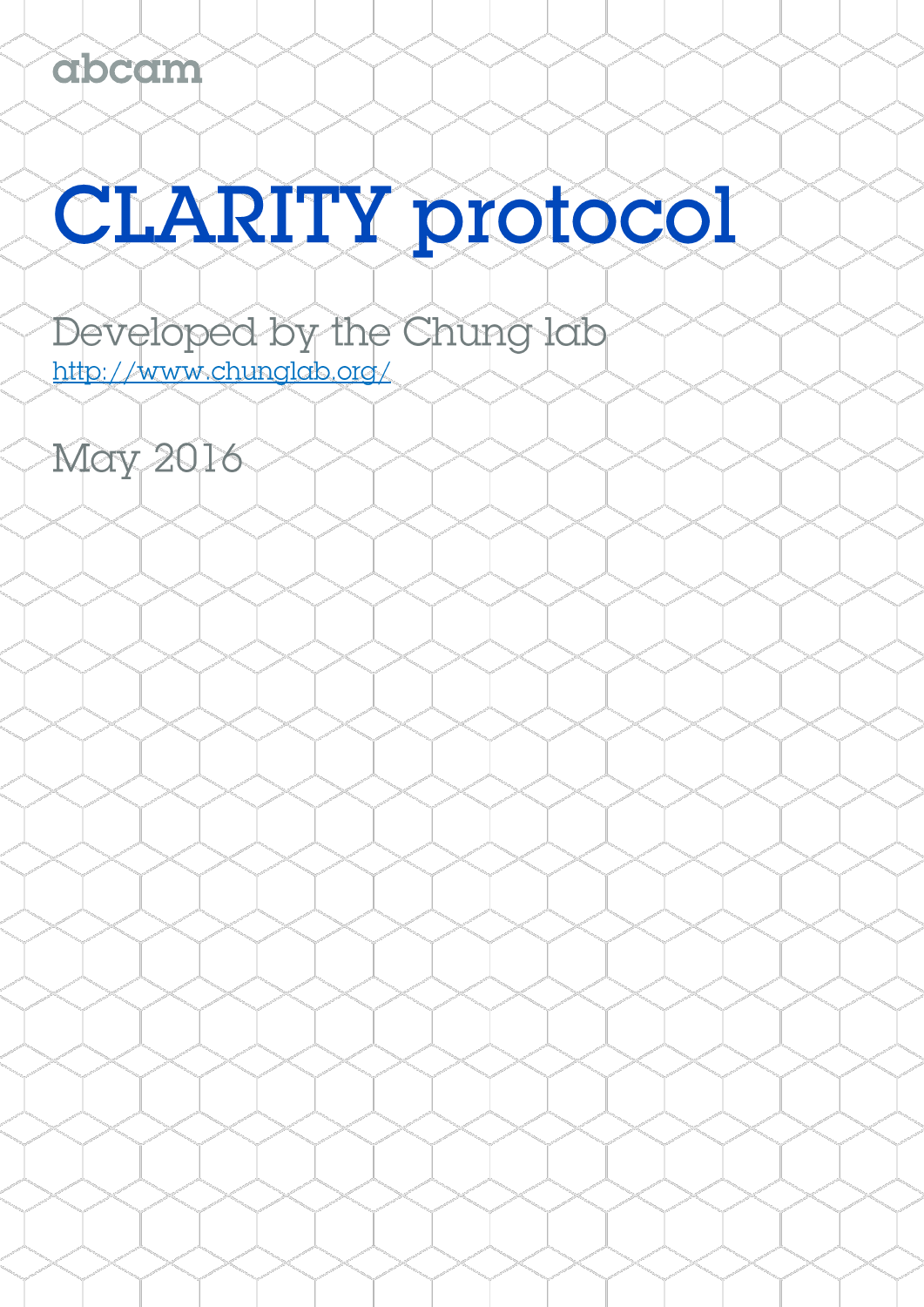### abcam

#### CLARITY protocol

May 2016

CLARITY is a tissue-clearing method that transforms intact tissue into a nanoporous hydrogel-hybridized form (crosslinked to a three-dimensional network of hydrophilic polymers) that is fully assembled but optically transparent and macromoleculepermeable. CLARITY enables intact-tissue in situ hybridization, immunohistochemistry and antibody labelling. This allows fine structural analysis of clinical samples, in a form suitable for probing the underpinnings of physiological function and disease.

### Contents

- Reagents
- Equipment
- Tissue
- Solution preparation
- Equipment setup
- Method
- Reference

# Reagents

| Reagent                       | Vendor                                |
|-------------------------------|---------------------------------------|
| Beuthanasia-D                 | Schering-Plough Animal Health Corp.   |
| 32% Paraformaldehyde (PFA)    | Electron Microscopy Sciences, 15714-S |
| 40% Acrylamide solution       | Bio-Rad, 161-0140                     |
| Azo-initiator                 | Wako, VA-044                          |
| 10X PBS                       | Invitrogen, 70011-044                 |
| Ultrapure distilled water     | Invitrogen, 10977-015                 |
| Boric acid                    | Sigma-Aldrich, B7901                  |
| Sodium dodecyl sulfate (SDS)  | Sigma-Aldrich, L3771                  |
| Lithium hydroxide monohydrate | Sigma-Aldrich, 254274                 |
| N-methyl-D-glucamine          | Sigma-Aldrich, M2004                  |
| Diatrizoic acid               | Sigma-Aldrich, D9268                  |
| 60% lodixanol                 | Sigma-Aldrich, D1556                  |
| Triton-X (TX)                 | Sigma-Aldrich, T8787                  |
| Sodium azide                  | Sigma-Aldrich, S2002                  |
| <b>1X PBS</b>                 | Invitrogen, 10010-023                 |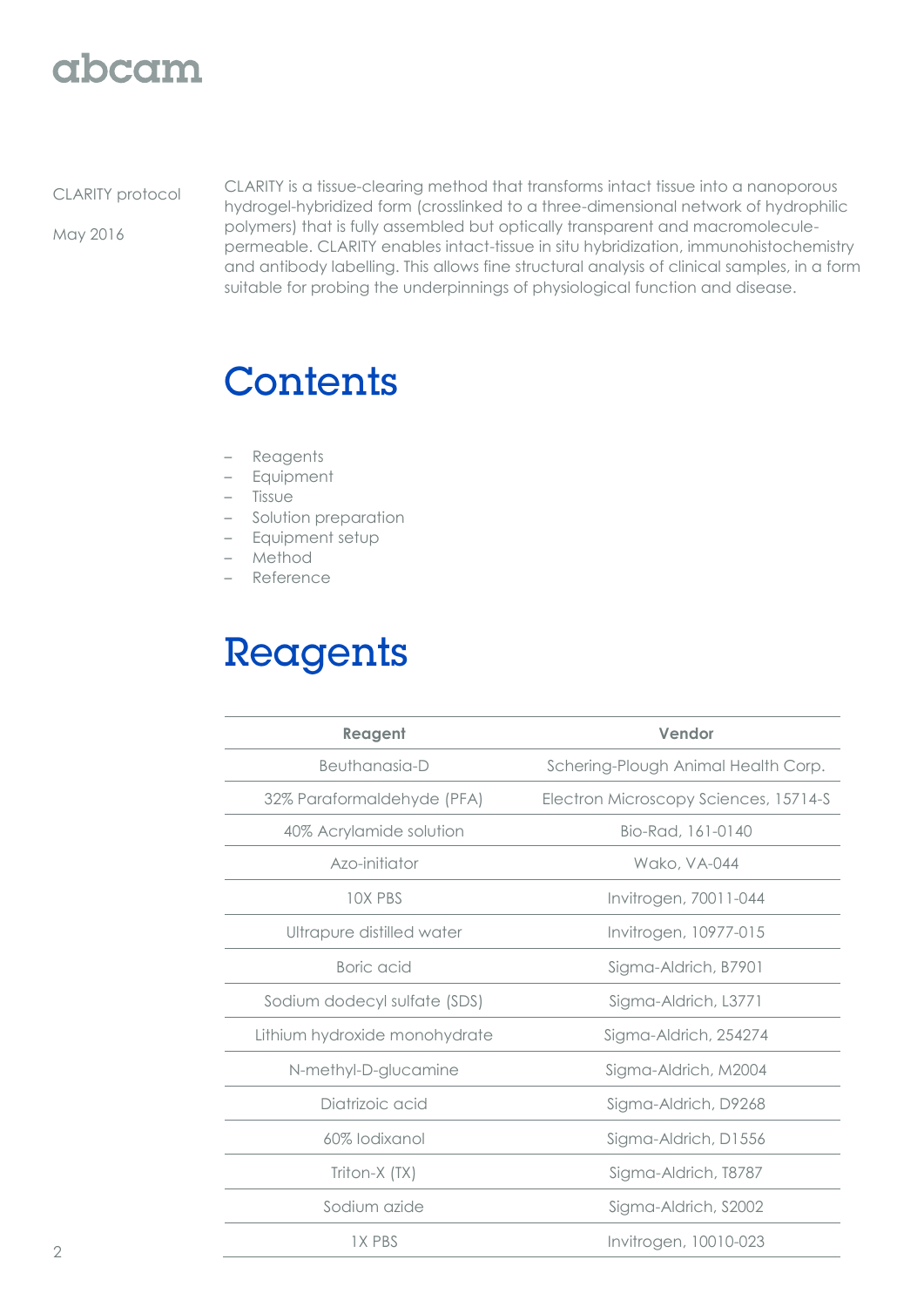# Equipment

| <b>Transcardial perfusion of fixatives and hydrogel monomers</b> |                                        |
|------------------------------------------------------------------|----------------------------------------|
| <b>Equipment</b>                                                 | <b>Vendor</b>                          |
| Dissection board (Styrofoam lid is fine)                         |                                        |
| 20 ml syringes with luer lock ends                               | Fisher Scientific, 14-820-19           |
| 1 ml syringes                                                    | Terumo, SS-01T                         |
| Winged infusion sets                                             | Terumo, SV-25BLK                       |
| <b>Needles</b>                                                   | Fisher Scientific, BD 305109           |
| Absorbent pads                                                   | VWR, 56616-032                         |
| 50 mL Falcon tubes                                               | <b>BD Falcon, 352070</b>               |
| Guillotine, for sacrificing larger animals                       | Kent Scientific, DCAP                  |
| Surgical scissors                                                | Fine Science Tools, 14130-17           |
| Fine scissors                                                    | Fine Science Tools, 14137-10           |
| Hemostats                                                        | Fine Science Tools, 13011-12           |
| Forceps                                                          | Fine Science Tools, 11050-10, 11251-10 |
| Spatula                                                          | Fine Science Tools, 10092-12           |

| <b>Hydrogel-tissue hybridization</b>      |                         |
|-------------------------------------------|-------------------------|
| <b>Equipment</b>                          | <b>Vendor</b>           |
| Desiccator with 3-way stopcock            | VWR, 24988-197          |
| Vacuum pump                               | Buchi, 071000           |
| Compressed nitrogen tank                  | AirGas, NI UHP300       |
| Compressed gas tank pressure<br>regulator | AirGas, Y11215B580      |
| Teflon tape                               | McMaster-Carr, 4591K11  |
| $3/8"$ tubing                             | McMaster-Carr, 5155T36  |
| 3/8" to 1/4" barbed tubing connector      | McMaster-Carr, 5463K633 |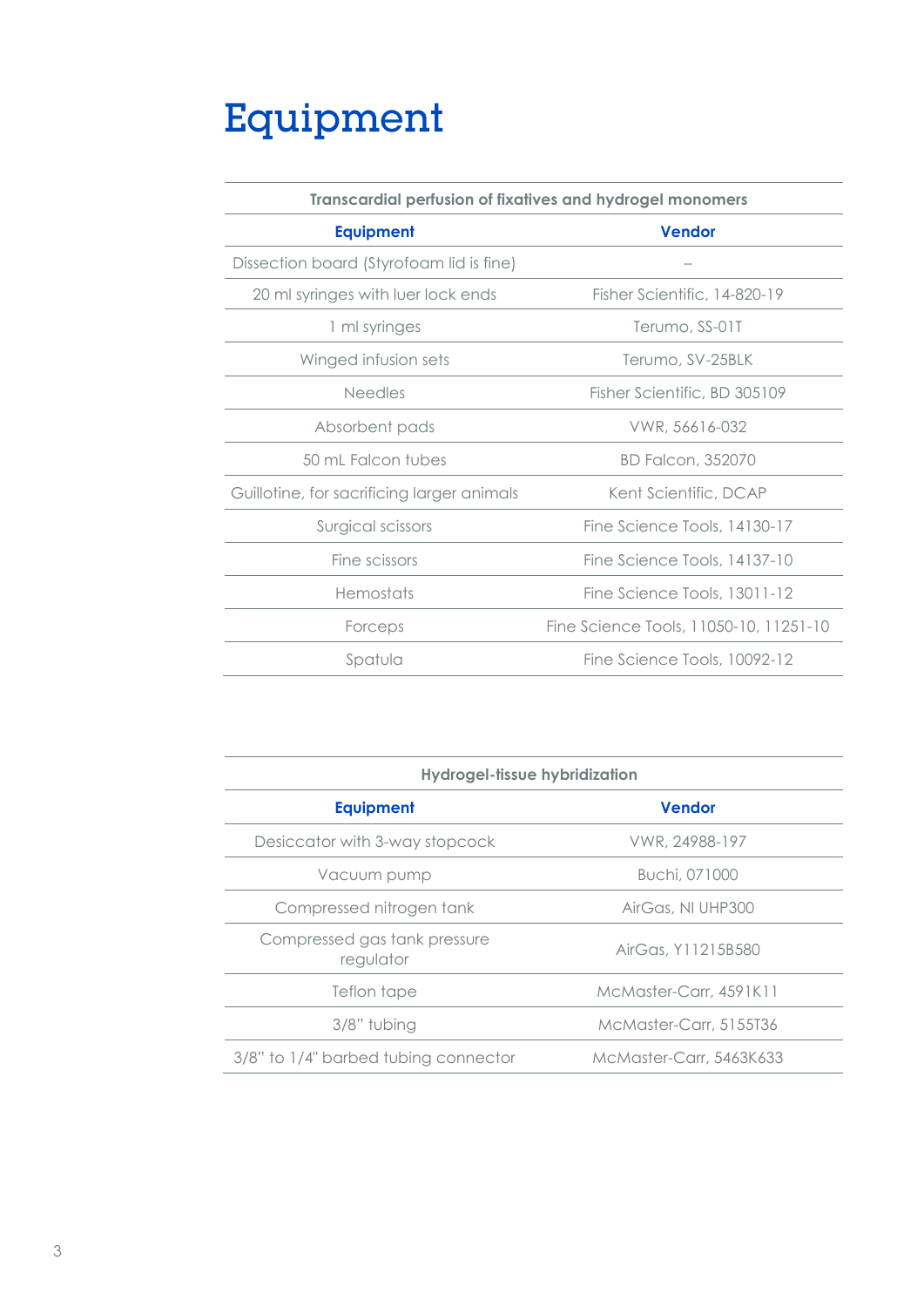| <b>ETC clearing system</b>                                |                                             |  |
|-----------------------------------------------------------|---------------------------------------------|--|
| <b>Equipment</b>                                          | <b>Vendor</b>                               |  |
| Buffer Filter with Light-Blocking Blue Bowl               | McMaster-Carr, 4448K35                      |  |
| Platinum wire with 0.5mm diameter                         | Sigma, 267201                               |  |
| <b>Bottle for Chamber fabrication</b>                     | Nalgene via Amazon, 2118-0002               |  |
| Nalgene Straight Side Jar - Poly, 32oz                    | Nalgene via Amazon                          |  |
| Single barbed tube fitting (7/16" hex for<br>1/4" tubing) | McMaster-Carr, 5463K245                     |  |
| Tube to tube coupling for 3/32" to 1/16"<br>tubing        | McMaster-Carr, 5117K51                      |  |
| 3M Duo adhesive dispenser                                 | McMaster-Carr, 7467A43                      |  |
| 3M Duo adhesive-mixing applicators                        | McMaster-Carr, 7467A12                      |  |
| 3M Duo adhesive cartridges                                | McMaster-Carr, 746A17                       |  |
| Sample holder                                             | <b>BD Falcon, 352340</b>                    |  |
| <b>Bio-Rad HC PowerPac System</b>                         | Bio-Rad, 164-5052                           |  |
| Banana to Large Alligator Test Lead Set                   | Elenco, TL16                                |  |
| Clear 1/4" tubing                                         | McMaster, 5155T26                           |  |
| Clear 5/8" tubing                                         | McMaster, 5155T46                           |  |
| 1/4" wye connector                                        | McMaster, 53055K155                         |  |
| 4x Chemical resistant stopcock 1/4" to<br>$1/4$ "         | McMaster, 48285K24                          |  |
| 5/8" to 1/4" tubing connection                            | McMaster-Carr, 2974K271                     |  |
| Elbow connection 1/4" male pipe to<br>1/4" barbed fitting | McMaster-Carr, 5463K489                     |  |
| Elbow connection 1/4" barbed fitting                      | McMaster-Carr, 5463K594                     |  |
| Rubber grounding plug                                     | Leviton via Amazon, L00-515PR-000           |  |
| Magnetic water pump                                       | Pan World via Premium Aquatics, NH-<br>10PX |  |

| Imaging                    |                                       |  |
|----------------------------|---------------------------------------|--|
| <b>Equipment</b>           | <b>Vendor</b>                         |  |
| KWIK-SIL                   | World Precision Instruments, KWIK-SIL |  |
| Willco-dish                | Ted Pella, 14032-120                  |  |
| Blu-tack reusable adhesive | Blu-Tack via Amazon                   |  |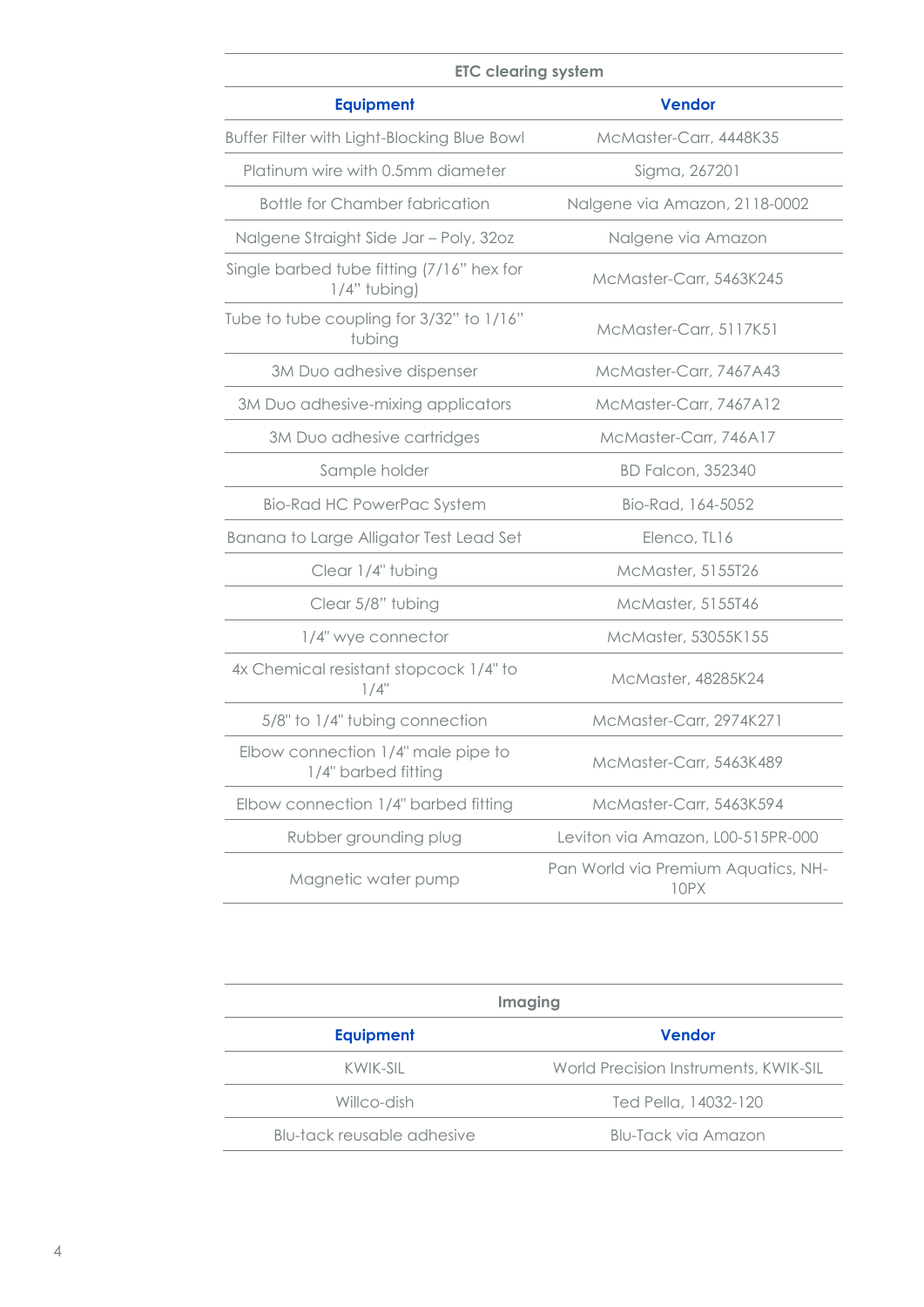### gbcgm

CLARITY protocol

May 2016



In principle, any tissue type from any animals of any age with or without fluorescence can be used. In the previous paper<sup>1</sup>, we demonstrated that CLARITY is compatible with whole adult mouse brain, whole adult zebrafish brain and extensively formalinfixed post-mortem human brain section (without the perfusion step and further optimization in this case).

Tissues with strong fluorescent protein expression can undergo CLARITY processing described in this protocol and then can be directly imaged; tissues without fluorescent proteins can be labelled with antibodies or RNA probes<sup>1</sup> for subsequent imaging.

# Solution preparation

#### Hydrogel monomer solution

Keeping all reagents on ice, prepare a 10% stock solution of initiator solution by dissolving 1 g of azo-initiator in 10 mL UltraPure water. Then prepare the following solution:

| Reagent                 | Volume |
|-------------------------|--------|
| UltraPure water         | 26 mL  |
| 40% Acrylamide solution | 4 mL   |
| Initiator solution      | l mL   |
| 10X PBS                 | 4 mL   |
| 32% PFA                 | 5 mL   |

For each tissue sample being processed, 80 mL will be needed. Always add water first to keep the other components dilute, and add the reagents in the order listed here. The solution can be stored at -20°C indefinitely.

CAUTION: Make sure to keep all reagents and the final solution on ice at all times. The hydrogel polymerization reaction is triggered by heat.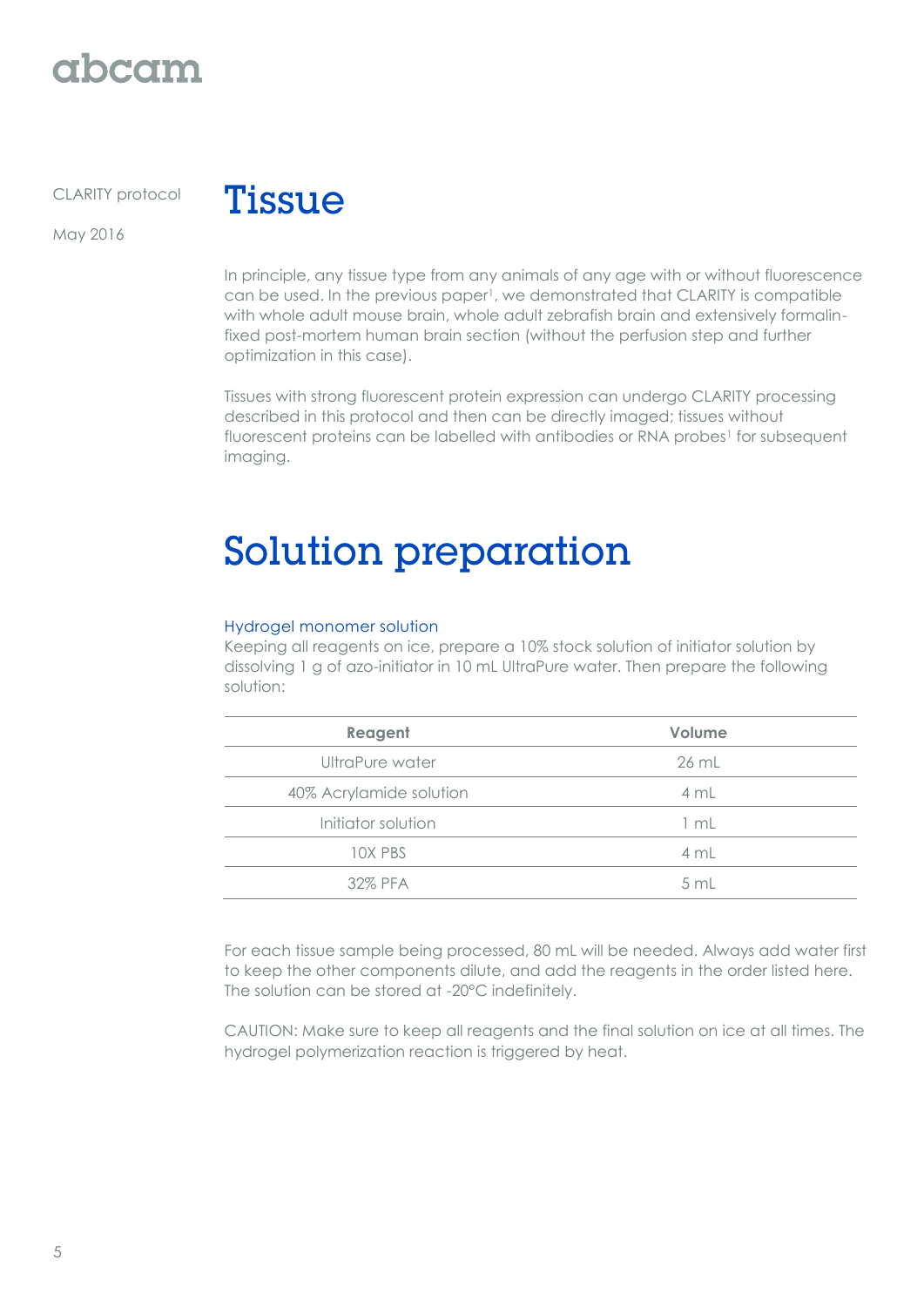#### SDS clearing solution

Adjust the following solution to pH 8.5 using boric acid.

| Reagent                       | Concentration    |
|-------------------------------|------------------|
| Lithium hydroxide monohydrate | $20 \text{ mM}$  |
|                               | $200 \text{ mM}$ |
|                               |                  |

#### PBST

Make a solution consisting of 0.1% Triton-X and 0.1% Sodium Azide using 1X PBS.

| Reagent      | Volume |
|--------------|--------|
| IX PBS       | 500 mL |
| TХ           | 500 µL |
| Sodium azide | 500 mg |

#### Optical clearing solution (PROTOS)

This solution consists of 23.5% (w/v) N-methyl-D-glucamine, 29.4% (w/v) diatrizoic acid, and 32.4% (w/v) iodixanol in water. Use a stir bar (or shake if necessary) to fully dissolve the powders at each step. Do not use heat when mixing the solution, as this will cause a color change.

This solution should be stored carefully to ensure that no water is lost, as just a small amount of evaporation will result in precipitation. Teflon tape can be used to increase the security of the bottle's seal, and parafilm can be used around the cap.

It may be necessary to use a 60% iodixanol solution (see reagents list) rather than iodixanol powder, as it is not cheaply available. The optical clearing solution in the case would look as follows:

| Reagent                          | Volume        |  |
|----------------------------------|---------------|--|
| 47% lodixanol solution in water* | 10 ml         |  |
| N-methyl-D-glucamine             | 3.39g         |  |
| Diatrizoic acid                  | 4.24 $\sigma$ |  |
|                                  |               |  |

\*(To create this, add approximately 2.75 mL water to every 10 mL of 60% iodixanol solution)

Note: reagents should be added in order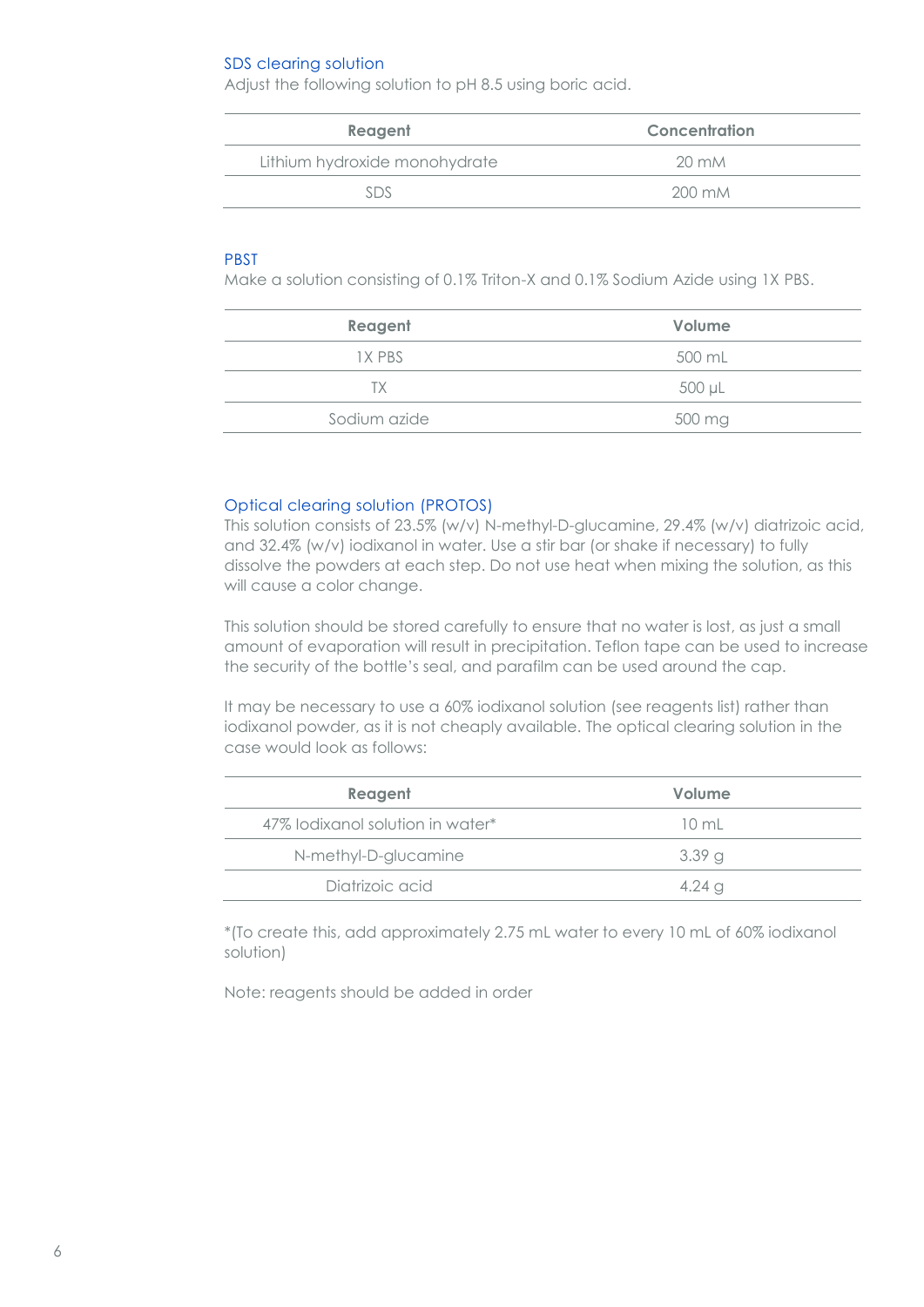### rbcam

CLARITY protocol

May 2016

# **Equipment setup**

#### Hydrogel-Tissue Hybridization

- Mount the nitrogen tank with an appropriate tank bracket and attach the regulator to the tank outlet using Teflon tape if necessary to prevent leaking.
- Run 3/8" tubing from the regulator outlet to the stopcock of the desiccator using a 3/8" to 1/4" barbed tube fitting.
- Connect the vacuum pump to the desiccator by simply connecting the supplied tubing to the barbed fitting on the stopcock.

#### ETC System

– Create the measurement reservoir in a similar manner using a 32 oz Nalgene bottle and 1/4" barbed elbow connectors.

Be sure to place the connections on opposite sides of the bottle, and angle them slightly to maximize mixing in the chamber.

– Apply epoxy to both the inside and outside parts of the connection and allow to dry overnight.

#### *Caution: Don't allow any epoxy to enter the tubing connectors, as this will impede flow within the system.*

- Create two more holes in the lid of the bottle, large enough for insertion of a pH probe and a thermometer for data acquisition. These holes should be left unsealed.
- Create a heat exchange module by measuring out two pieces of around 2 ft of 1/4" tubing.
- Connect these to the system in parallel using wye connectors and submerge in water.
- Connect the water filter to the system using 1/4" male pipe thread to 1/4" tubing elbow connectors.
- Tube all the components of the system together using 1/4" tubing, though 5/8" tubing will be needed for the pump connection.

A reducing fitting should be used to connect this larger tubing to the rest of the system.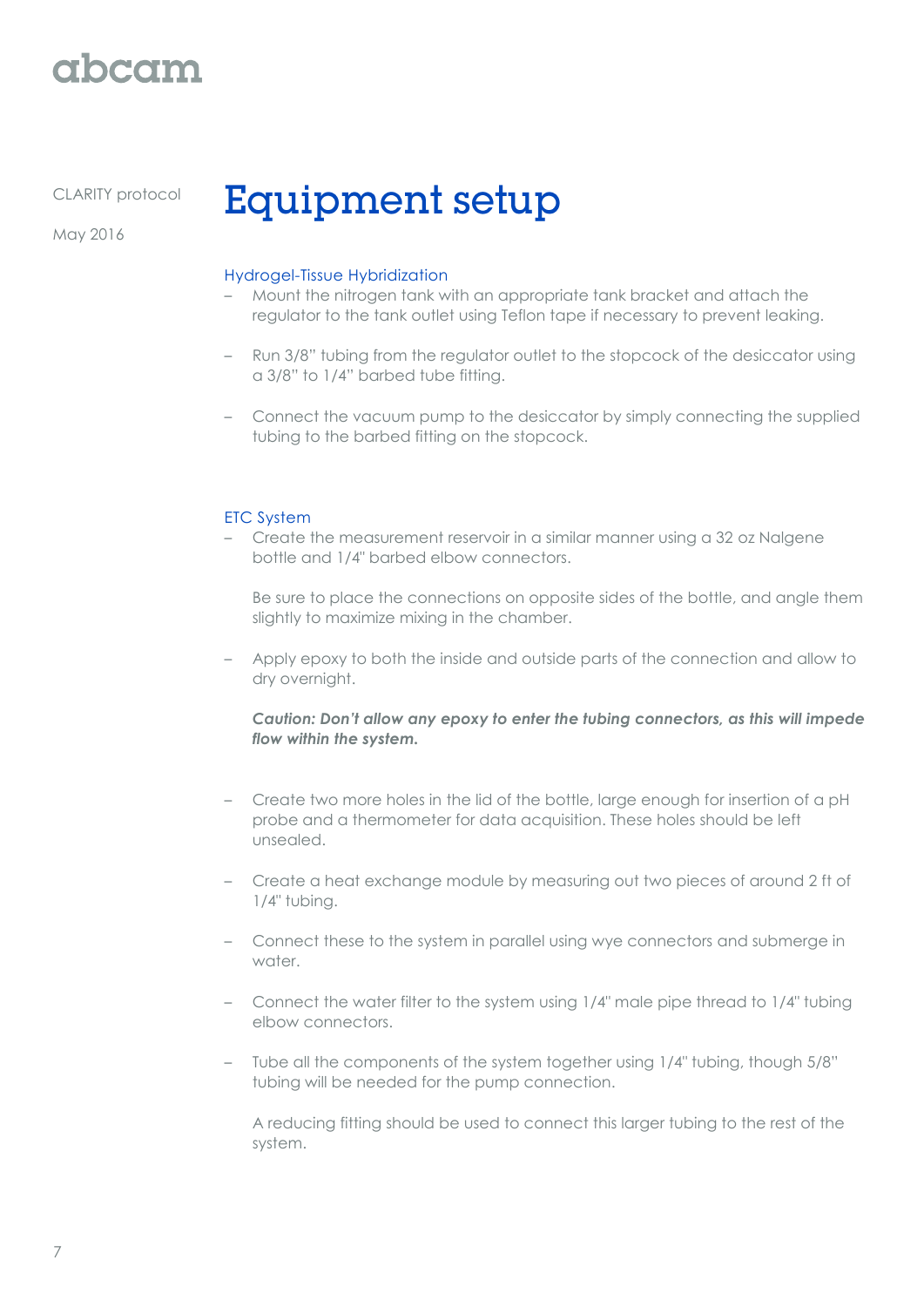– **Critical step**: the system should be connected in the following order (in the direction of flow): Pump, Filter, ETC Chamber, Measurement Reservoir, Heat Exchanger.

Placing the measurement reservoir direction after the ETC chamber allows for direct readouts of the temperature and pH as they are in the ETC chamber. It is also important that the reservoir is only separated from the pump inlet by tubing, as the reservoir is necessary to start the system. If desired, drain valves can be created using wye connectors and stopcocks and placed between any elements of the system.

Additionally, when connecting the system with 1/4" tubing, 1/4" stopcocks should be added to the system on either side of the ETC chamber, so that it can periodically be isolated from the system to check the samples without draining the entire system.

## Method

Perfusion and Tissue Preparation

- 1. Make a fresh batch of hydrogel monomer solution, or thaw frozen stock solution at 4<sup>o</sup>C or on ice. After the solution is completely thawed and transparent (but still icecold), gently invert to mix. Ensure no precipitation or bubbles are seen in the solution.
- 2. Deeply anesthetize an animal with beuthanasia-D (0.5 mL per 1 kg of body weight intraperitoneally) and surgically open the chest cavity with a midline abdominal incision that bifurcates rostrally into a Y-shape. Punch a small hole in the right atrium and insert an injection needle into the left ventricle to allow perfusion.

**Caution**: experiments involving animals must be conducted in accordance with governmental and institutional regulations. Animals must be fully anesthetized before making incisions: deep anesthesia can be confirmed by absence of corneal reflex (eye blink) or by any other overt signs of response to physical stimuli.

3. Prepare two syringes filled with ice-cold PBS and hydrogel monomer solution, respectively, each with winged needle sets for each solution.

In the case of mice, perfuse first with 20 mL of ice-cold PBS at a rate of less than 5 mL/min, carefully take the needle out and perfuse with 20 mL of the ice-cold hydrogel monomer solution. Rats require about 200 mL of each solution at the rate of 20 mL/min.

**Critical step**: maintain a slow rate of perfusion: we found that injecting less than 5 mL per minute for both solutions in the case of mice yields better results. Use extreme caution not to introduce bubbles to the vasculature (especially when introducing needles), as this decreases the quality of perfusion.

4. Carefully harvest the organs of interest and place them immediately in a 50 mL conical tube containing 20 mL of the ice-cold hydrogel monomer solution for both post-fixation and even infiltration of monomers. Keep this on ice until it can be transferred to a 4<sup>°</sup>C refrigerator.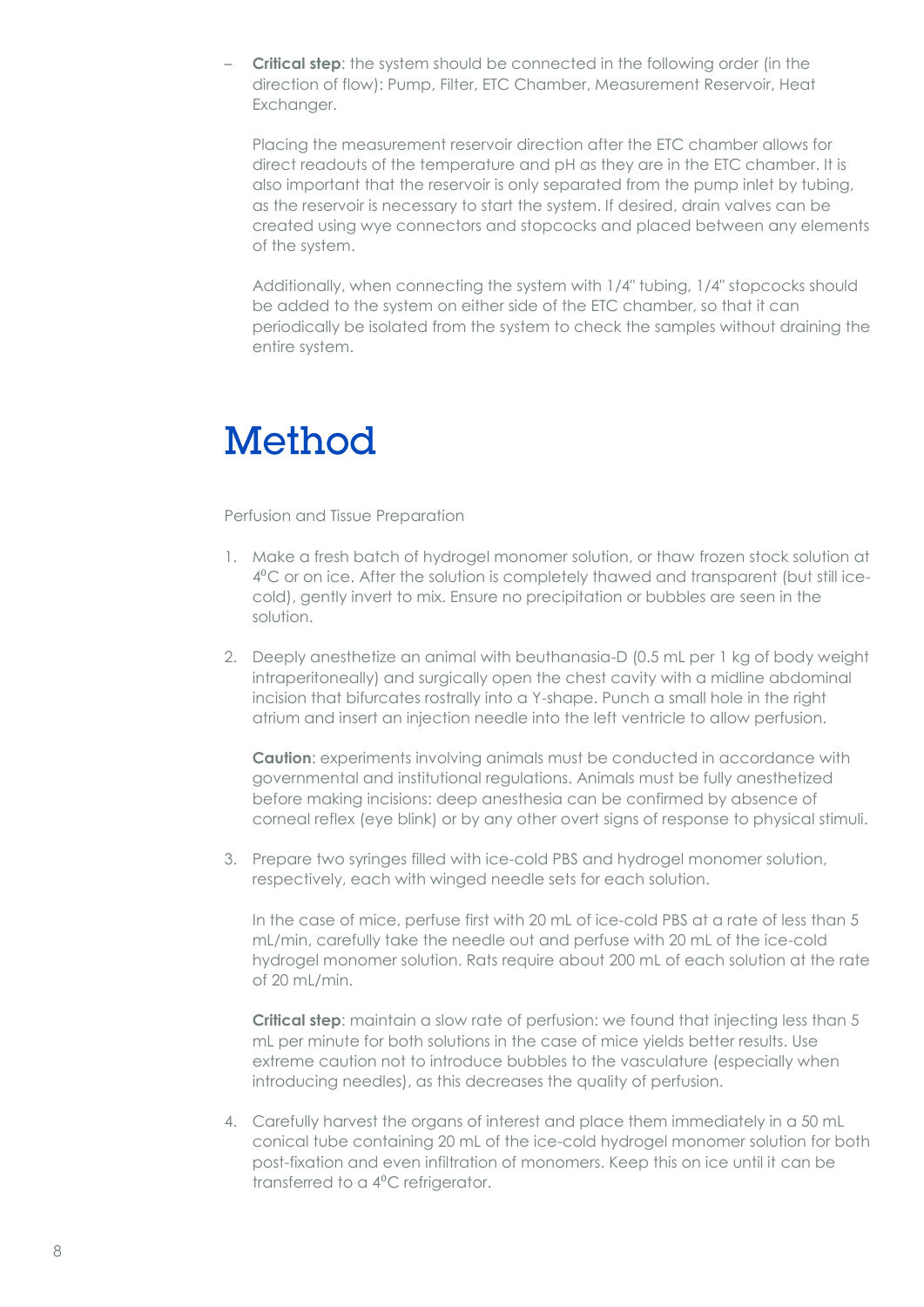**Caution**: always keep the temperature low to prevent thermal initiation of the hydrogel-formation reaction.

5. Incubate the sample for one day at  $4^{\circ}$ C to allow for further distribution of monomer and initiator molecules throughout the tissue.

**Caution:** if the sample contains fluorophores, cover the tube containing the sample in aluminum foil to prevent photobleaching.

**Caution:** If the tissues are left in the hydrogel solution for more than one day, enough protein will diffuse out of the tissue to act as a cross-inker, causing rigid gel to form around the sample. This will result in a slower rate of lipid clearing.

**Critical step**: Uniform penetration of monomers throughout the tissue is critical for 1) even polymerization throughout the tissue and 2) keeping the macro- and microstructure intact. Parts of the region of cellular structures that are not infiltrated with monomers may not be bound to the hydrogel mesh even after hybridization, and subsequent electrophoresis will result in loss of the unbound biomolecules. Furthermore, uneven distribution of monomers may cause anisotropic expansion and reduction in volume during the electrophoretic tissue clearing and refractive index matching steps.

#### Hydrogel Tissue Embedding

- 6. After the tissues have been allowed to incubate in the hydrogel monomer solution for one day, move the samples to 10 mL of fresh hydrogel monomer solution. The tubes that the tissues are transferred to should have Teflon tape applied to them before the solution is added.
- 7. Place the conical tubes in a desiccation chamber on a tube rack and unscrew the caps about halfway. The desiccator should have a three-way stopcock. Removal of oxygen is necessary for hydrogel-tissue hybridization because oxygen radicals may terminate the polymerization reaction.

**Critical Step**: if the caps are not unscrewed, there will be no gas exchange in the desiccator and oxygen will not be removed from the conical tubes.

- 8. Connect nitrogen gas and a vacuum pump to the desiccator via the three-way stopcock. Open flow in all three directions and turn on the nitrogen gas. Allow the gas to flow for about five seconds. This step is necessary to flush oxygen from all the tubing in the system.
- 9. Without turning off the nitrogen flow, turn on the vacuum pump and adjust the stopcock so that flow is only open to the desiccator and the vacuum pump. Allow the vacuum pump to run for at least ten minutes. The nitrogen should not be shut off because the tubing is gas-permeable. If nitrogen flow is stopped, oxygen will diffuse back into the tubing.
- 10. Turn the stopcock VERY SLOWLY so that flow is only open to the nitrogen gas and the desiccator, and then turn off the vacuum pump. Allow the desiccation chamber to fill with nitrogen gas.
- 11. Very quickly, lift the lid of the desiccator and tighten the caps of the conical tubes inside. It helps to have two people – one to hold the lid slightly open and another to close the tubes. The nitrogen gas can now be shut off.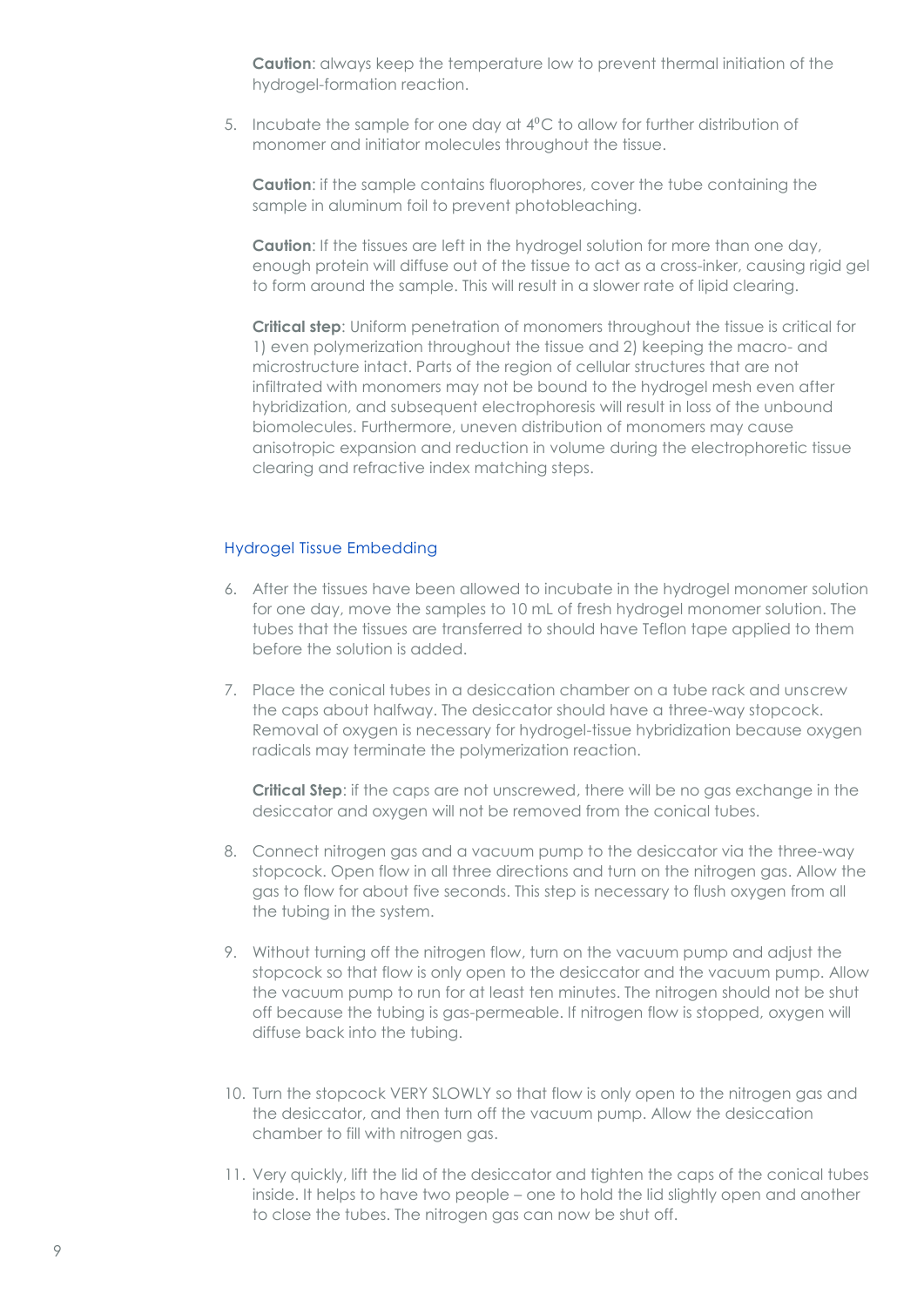**Critical step**: if the lids are not closed quickly enough, oxygen will re-enter the conical tubes and impede the polymerization reaction. If at this stage you find that the lids were already closed, open them slightly and repeat the de-gassing procedure.

- 12. Gently shake the samples in a 37°C warm room for two hours. This temperature will trigger radical initiation by the azo-initiator.
- 13. To remove unreacted PFA, wash the samples in 50 mL of clearing solution at 37°C for 24 hours, with gentle shaking. Do this a total of three times.

**Caution**: this clearing solution with PFA must be discarded as hazardous waste according to government and institutional regulations.

**Pause point:** tissues may be stored in clearing solution indefinitely following this step. If the sample contains fluorescence, be sure to cover with aluminum foil.

#### Electrophoretic Tissue-Clearing

- 14. At this point, you should have already constructed an ETC system as detailed in the section equipment setup. Add the sample to the ETC chamber and close the lid. Connect any remaining unconnected tubing.
- 15. Fill the system with clearing solution by first filling the measurement reservoir and placing it on a surface a few inches higher than the level of the heat exchanger and pump. This will allow buffer to fill the tubing. Start the pump and add more clearing solution to the measurement reservoir as needed to fill the system.
- 16. Connect the electrodes to the lead cables and start the power supply. Use around 40 V.

**Caution**: never start the power supply unless you have confirmed that the flow rate is satisfactory. The flow rate can be adjusted by slightly turning one of the stopcocks that surrounds the ETC chamber. A high flow rate may result in physical damage to the tissue, whereas low flow rate may result in inadequate cooling and damage the sample. Be sure to stop the voltage before stopping the pump when you shut the system off.

**Caution**: pH below 7 and temperatures above 37°C can result in loss of fluorescence and damage to the tissue. Be sure to check the system regularly to ensure that the temperature is not too high and that the pH has not dropped below about 7.3. If the pH is low, drain the current buffer and add new clearing solution. If the temperature is too high, lower the voltage to reduce resistive heating.

- 17. Check the samples regularly to determine that the system is working properly and that clearing is progressing. The entire process should take several days.
- 18. Remove the cleared samples from the ETC system and wash them twice with PBST for 24 hours each.

**Pause point**: samples can be stored indefinitely in PBST at room temperature.

19. Place the sample in a volume of optical clearing solution that is sufficient to cover the tissue completely and allow it to incubate for two days. After the first day, move the sample to a container of fresh optical clearing solution.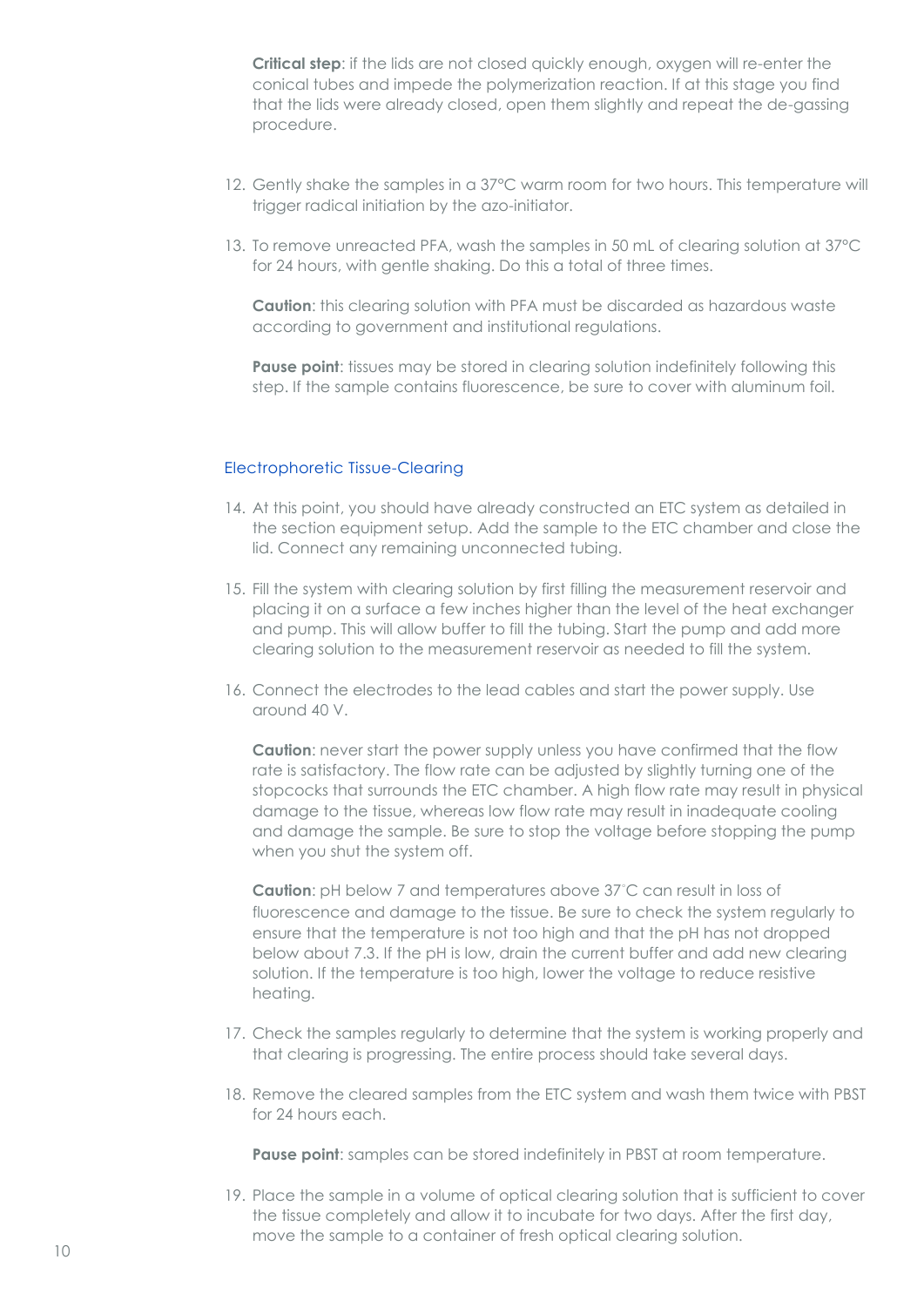- 20. Caution: Make sure that the container holding the sample and optical clearing solution is completely sealed and air-tight. Evaporation of water from optical clearing solution will cause the refractive index of the solution to change and will thus lower the effectiveness of optical clearing.
- 21. To image the cleared sample, it must be mounted between a glass slide and a black Willco dish.
	- Roll up a piece of Blu-Tack adhesive into cylinder shapes of a thickness slightly more than the thickness of your sample.
	- Place them horizontally on the glass slide.
	- Press down the edge of Blu-Tack to close up the gap between the Blu-Tack adhesive and the glass slide (Shown in pictures).



22. Carefully place the sample in between the Blu-Tack pieces and add about 20 µL of **optical clearing solution** to the sample.

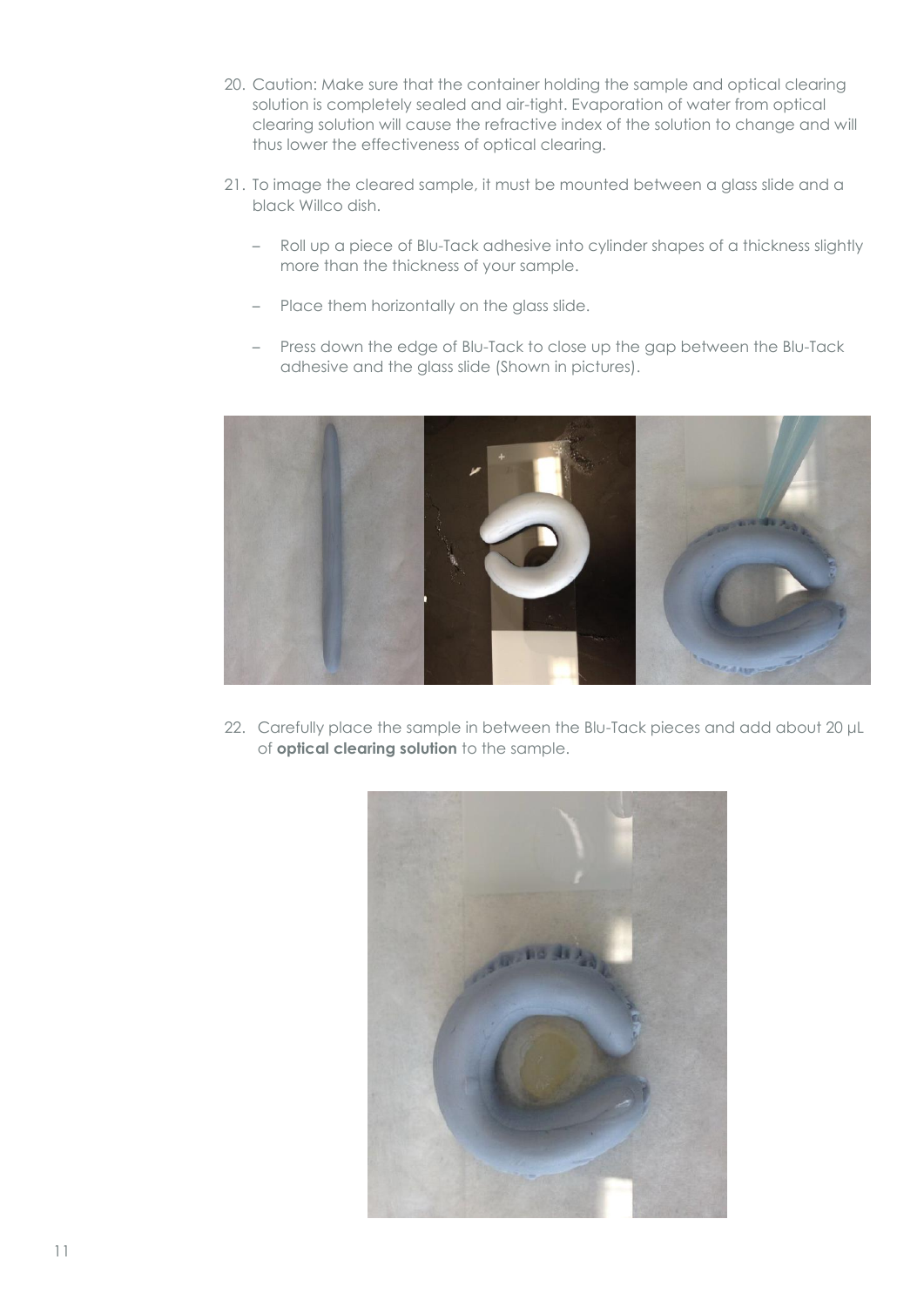22. With the lipped side facing up, firmly press a Willco dish down onto the adhesive until it just comes into contact with the sample. Using a pipette, add more optical clearing solution to the gaps between adhesive until the imaging chamber is filled.



23. KWIK-SIL is an adhesive that cures rapidly. Carefully add it to the gaps between the Blu-Tack to build a wall and seal in the sample. Take care not to introduce any bubbles, and make sure the chamber is completely filled with optical clearing solution.



24. Cover this construction with aluminum foil and store it away safely to cure. After about 20 minutes, the sample is ready for imaging.